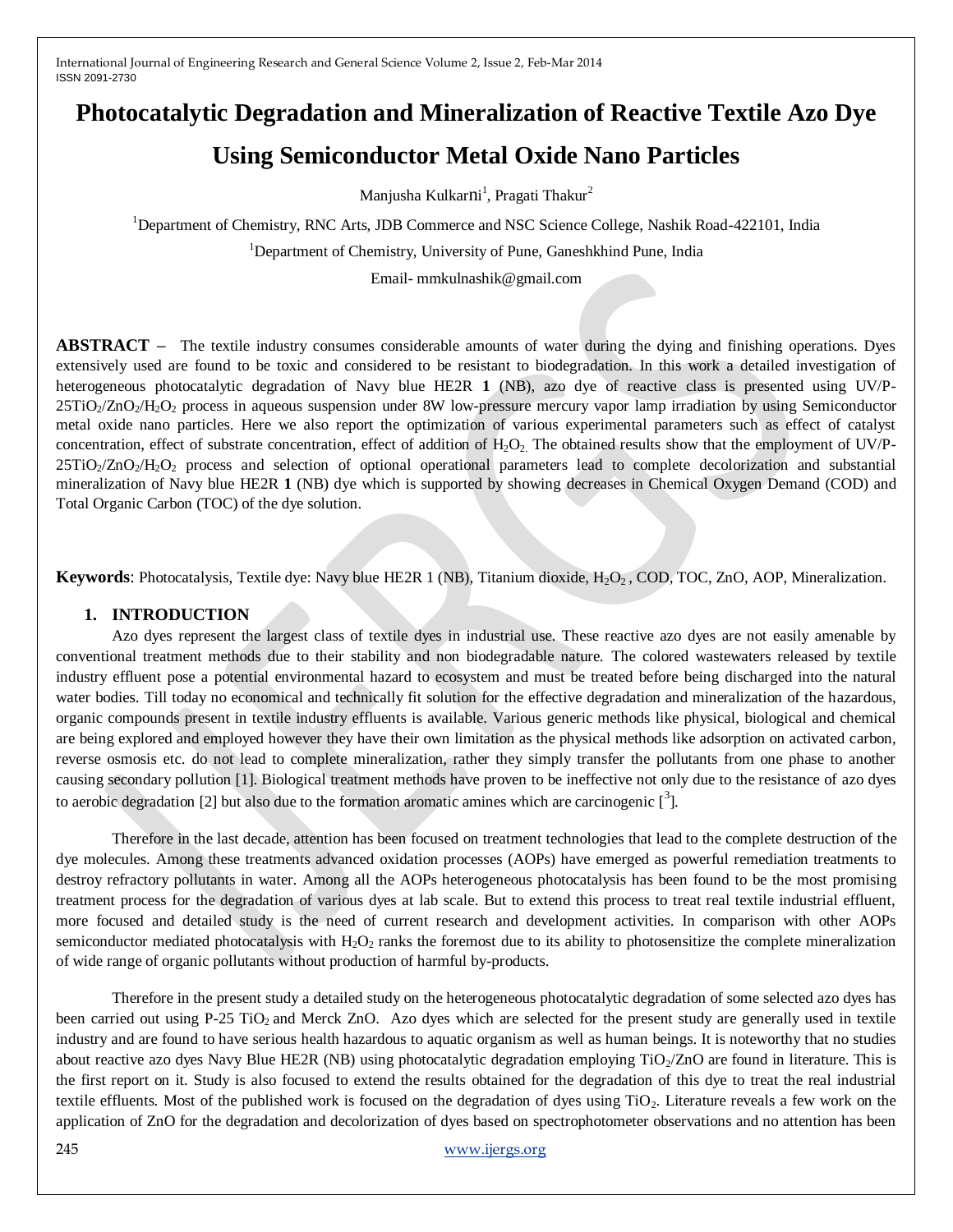given till date to study mineralization of these dyes giving COD and TOC data. Therefore here a detailed study for the photocatalytic degradation and mineralization of NB dye has been carried out. In the present investigation, studies are carried out using very economic 8 W low pressure mercury vapour lamp giving very good degradation effectively in 5-6 hrs by employing various AOPs.

The colored wastewaters released by textile industry effluent pose a potential environmental hazard to ecosystem and must be treated before being discharged into the natural water bodies. Till today no economical and technically fit solution for the effective degradation and mineralization of the hazardous, organic compounds present in textile industry effluents is available. Various generic methods like physical, biological and chemical are being explored and employed however they have their own limitation as the physical methods like adsorption on activated carbon, reverse osmosis etc. do not lead to complete mineralization, rather they simply transfer the pollutants from one phase to another causing secondary pollution [11]. Biological treatment methods have proven to be ineffective not only due to the resistance of azo dyes to aerobic degradation  $\binom{4}{1}$  but also due to the formation aromatic amines which are carcinogenic [5].

To overcome the shortcomings in the existing treatment techniques research and development in innovative technologies during the last decade have shown that advanced oxidation processes (AOPs) have been applied for water purification effectively. These processes involve generation and subsequent reaction of OH hydroxyl radical by using the combination of powerful oxidizing agent and UV light. Many oxidation processes such as UV /TiO<sub>2</sub>, UV /O<sub>3</sub>, UV /H<sub>2</sub>O<sub>2</sub>, Photo-Fenton are currently employed for this purpose.

Currently, chemical methods such as advanced oxidation processes (AOPs) seem to be more promising for the treatment of textile industrial effluents [8]. Among the various advanced oxidation process (AOPs) heterogeneous photocatalysis on metal oxide semiconductor particles has been found to be very effective for removing the organic pollutants from wastewater [9-11]. The basic principle of heterogeneous photocatalysis using semiconductor oxide is well established [12] and can be briefly summarized in the following simplified processes. The photo-excitation of semiconductor particles promotes an electron from the valence band to the conduction band thus leaving an electron deficiency or hole in the valence band, in this way, electron/hole pairs are generated. Both reductive and oxidative processes can occur at/or near the surface of the photoexcited semiconductor particle. In aerated aqueous suspensions, oxygen is able to scavenge conduction band electrons forming superoxide ions  $(O_2)$  and its protonated form, the hydroperoxyl radical  $(HO_2)$ 

$$
O_2 + e^- \rightarrow O_2 \qquad (1)
$$

$$
O_2 + H^+ \rightarrow \quad HO_2 \quad (2)
$$

In this way, electron/hole recombination can be effectively prevented and lifetime of holes is prolonged.  $HO_2$  can lead to the formation of  $H_2O_2$ .

$$
HO2 + e \rightarrow HO2 \qquad (3)
$$
  

$$
HO2 + H+ \rightarrow H2O2 \qquad (4)
$$

Photogenerated holes can react with adsorbed water molecules (or hydroxide anions) to give hydroxyl radicals:

$$
H_2O + h^+ \rightarrow HO + H^+ \tag{5}
$$

Or they can also be filled by an adsorbed organic donor. The whole process can end in complete mineralization of organic compounds. Further the addition of  $H_2O_2$  to this heterogeneous system increases the concentration of OH radicals and it also inhibits electron hole recombination process at the same time and hence consequently increases the degradation rate dramatically. Keeping in view the concept of zero discharge and emerging strict environmental legislations for the disposal of wastewater in the rapidly developing countries, exhaustive research on photocatalytic treatment at laboratory scale and probing its suitability at an industrial level is a need of current research and development activities.

The aim of the present work is to investigate an effective and economical AOP for the degradation of azo dye of reactive class. Here we have undertaken detailed study on photo degradation of Navy Blue HE2R 1(NB) azo dye which is extensively used in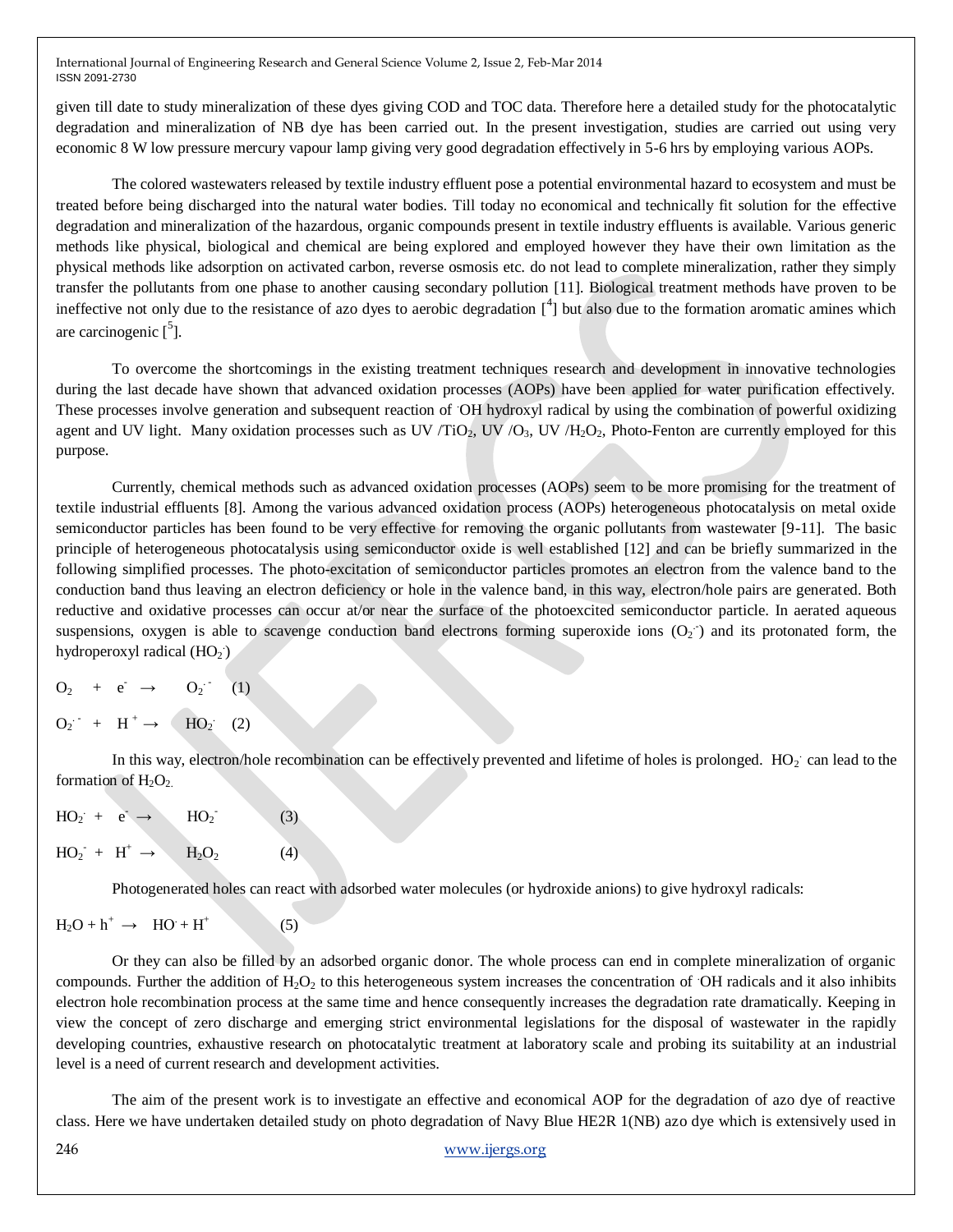textile industry and to the best of our knowledge; this is the first report on the photocatalytic degradation of this dye. We have employed UV/TiO<sub>2</sub>/H<sub>2</sub>O<sub>2</sub> processes for complete decolorization and substantial decreases of Chemical Oxygen Demand (COD) and Total Organic Carbon (TOC) of dye solution under optimized conditions of experimental parameter.



# **2. EXPERIMENTAL**

## **2.1. Reagent and Chemicals**

TiO<sub>2</sub> (LR grade Merck with 99 % purity: mixture of anatase and rutile) of band gap = 3.2 eV, H<sub>2</sub>O<sub>2</sub> (30%, w/w, Merck),) Reactive textile dye Navy Blue HE2R (Reactive blue 172) was obtained from local textile industry, Solapur India. All chemicals were used in the form as received without further purification. The solutions were prepared in Millipore water.

### **2.2. Photoreactor**

The experiments were carried out in batch immersion well photocatalytic reactor procured from "Scientific Aids and Instruments Corporation" Chennai, India. (Refer Fig.1) The reactor consists of double wall immersion well made of quartz which was placed inside the glass reactor fitted with standard joint. The whole assembly of the reactor as procured from the manufacturer also consists of 8W low pressure mercury vapor lamp (peak emission at 254 nm) which was placed inside the immersion well. Water was circulated through the inlet & outlet provided by the reactor in order to maintain the constant temperature between  $30 \pm 1^0$ C.



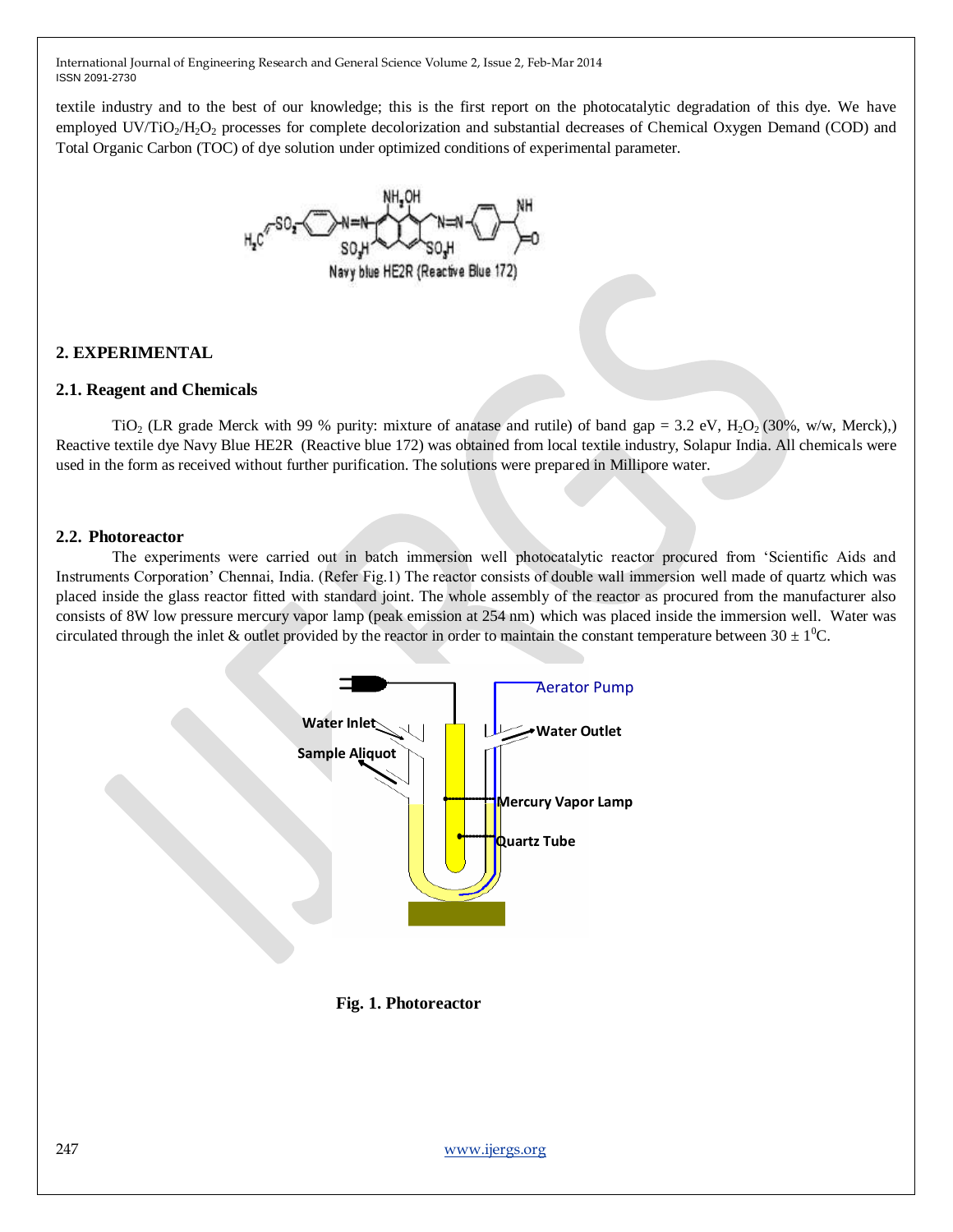### **2.3 Procedure**

The photodegradation of NB was carried out with different AOPs such as (i) UV (ii) UV/TiO<sub>2</sub> (iii) UV/TiO<sub>2</sub>/H<sub>2</sub>O<sub>2</sub> to identify the most suitable and economical process for complete decolorization and substantial mineralization of the dye. . Effect of various experimental parameters such as time of irradiation, catalyst concentration, substrate concentration and addition of  $H_2O_2$  was carried out to arrive at optimized experimental conditions. For that, from the stock solution of NB of concentration 0.01 mol/L, various solutions of desired concentrations were prepared in Millipore water. The photodegradation experiments were carried out in photoreactor in which 250 mL of NB solution was taken. The solution was agitated with the help of aeration pump and magnetic stirrer. To study the effect of time of irradiation photocatalytic degradation experiments were carried over the range of 3-8 hrs. Effect of catalyst concentration was studied by varying the amounts of  $TiO<sub>2</sub>$  L To study the effect of substrate concentration, the photocatalytic degradation experiments were carried out at optimized catalyst concentration.. For each experiment, aliquot was taken out after every one hour with the help of syringe, which was then filtered through 0.2 m, 13 mm diameter millipore disc and analyzed for its concentration with Schimadzu UV-visible Spectrophotometer to study the decolorization and degradation. The degree of mineralization of the dye was confirmed by COD and TOC analysis.

## **2.4 Analysis**

Optical absorption spectrum for NB was determined by double beam Schimadzu UV- visible Spectrophotometer. The characterized wavelength of NB was found to be 610 nm which was used to monitor the decolorization and degradation of the dye. Chemical oxygen demand (COD) was measured by the dichromate reflux method [13] and total organic carbon (TOC) was measured using commercially available test kits (NONOCOLOR TOC 60) from Macherey–Nagel, Germany [14] to determine the mineralization of the dye solution under optimized conditions.

# **3. RESULTS AND DISCUSSION**

The photo degradation of NB was carried out with different AOPs such as (i) UV (ii) UV/ TiO<sub>2</sub>/ZnO (iii) UV/ TiO<sub>2</sub>/ZnO  $/H_2O_2$  to identify the most suitable and economical process for complete decolorization and substantial mineralization of the dye.

### **3.1 Optimization of various experimental parameters**

(i) Effect of time of irradiation (ii) Effect of catalyst concentration (iii) Effect of substrate concentration (iv) Effect of addition of  $H_2O_2$ 

### **3.1.1 Effect of time of irradiation**

 The effect of time of irradiation on photocatalytic degradation of NB was studied over the range of 3-8 hours. Obtained results show that maximum degradation of NB can be achieved in first 3 hours. The minimum time of irradiation for maximum degradation was found to be 5 hours. Beyond this, the rate of degradation of NB is almost constant.

## **3.1.2 Effect of Catalyst Concentration**

Effect of catalyst concentration was studied by varying the amounts of  $TiO<sub>2</sub> / ZnO$  ranging from 50 to 125 mg/250mL, in order to obtain an optimum catalyst concentration for the maximum photodegradation, which could save unnecessary use of excess of photocatalyst. For these studies the substrate concentration was kept constant  $(2.5X10^{-5} \text{mol/L})$ . Fig. 2. shows that the degradation efficiency increases up to 100mg/250mL of the dye solution, above which it shows reduction in degradation efficiency. Beyond this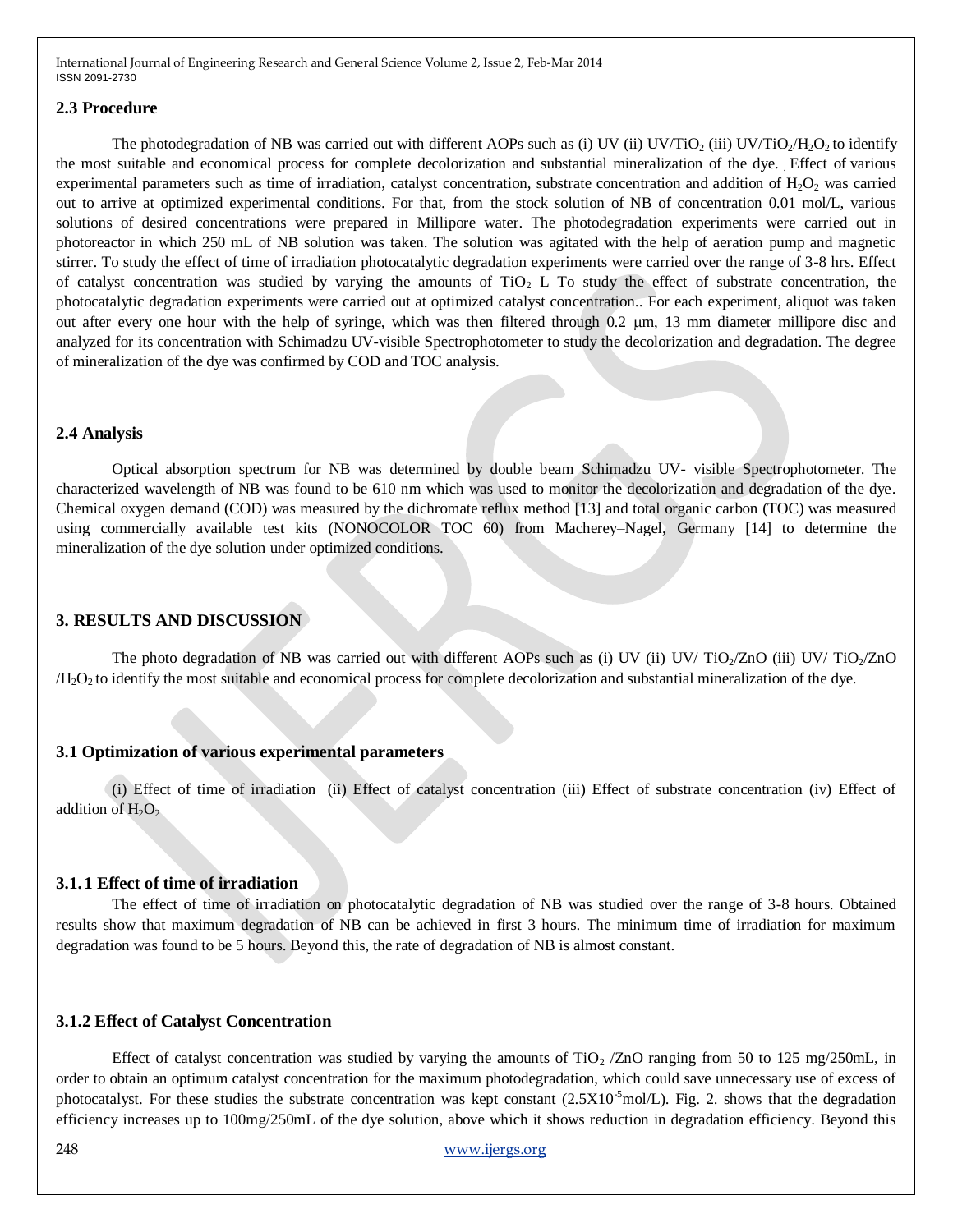dose the substrate molecules available are not sufficient for adsorption by the increased number of  $TiO<sub>2</sub> /ZnO$  particles. Hence the additional amount of catalyst is not involved in catalyst activities & the rate does not increase with an increase in the amount of catalyst  $[15]$ . Also at high TiO<sub>2</sub> concentrations particles aggregate this reduces the interfacial area between the reaction solution and the photocatalyst. Thus the number of active sites on the catalyst surface decreases. The surplus addition of catalyst makes the solution more turbid and the reduction in degradation efficiency may be due to the reduction in penetration of light with surplus amount of  $TiO<sub>2</sub>/ZnO$ . In the present investigation <sub>100</sub> mg of TiO<sub>2</sub> in 250mL of dye solution was found to be optimized dose for maximum degradation of NB.



**Fig.2. Optimization of Catalyst Concentration for the degradation of NB using P-25 TiO<sup>2</sup>**





### **3.1.3 Effect of Substrate Concentration**

The effect of substrate initial concentration on degradation of NB dye was studied at different concentrations varying from  $1x10<sup>-5</sup>$  to 2.5 x 10<sup>-4</sup> mol/L since the pollutant concentration is a very important parameter in water treatment. Experimental results are presented in Fig.3, which shows that the degradation rate depends on the initial concentration of dye NB. The rate of degradation was found to increase with increasing concentration of NB up to 2.5 x  $10^{-5}$  mol/L. Further increase of concentration decreases the rate of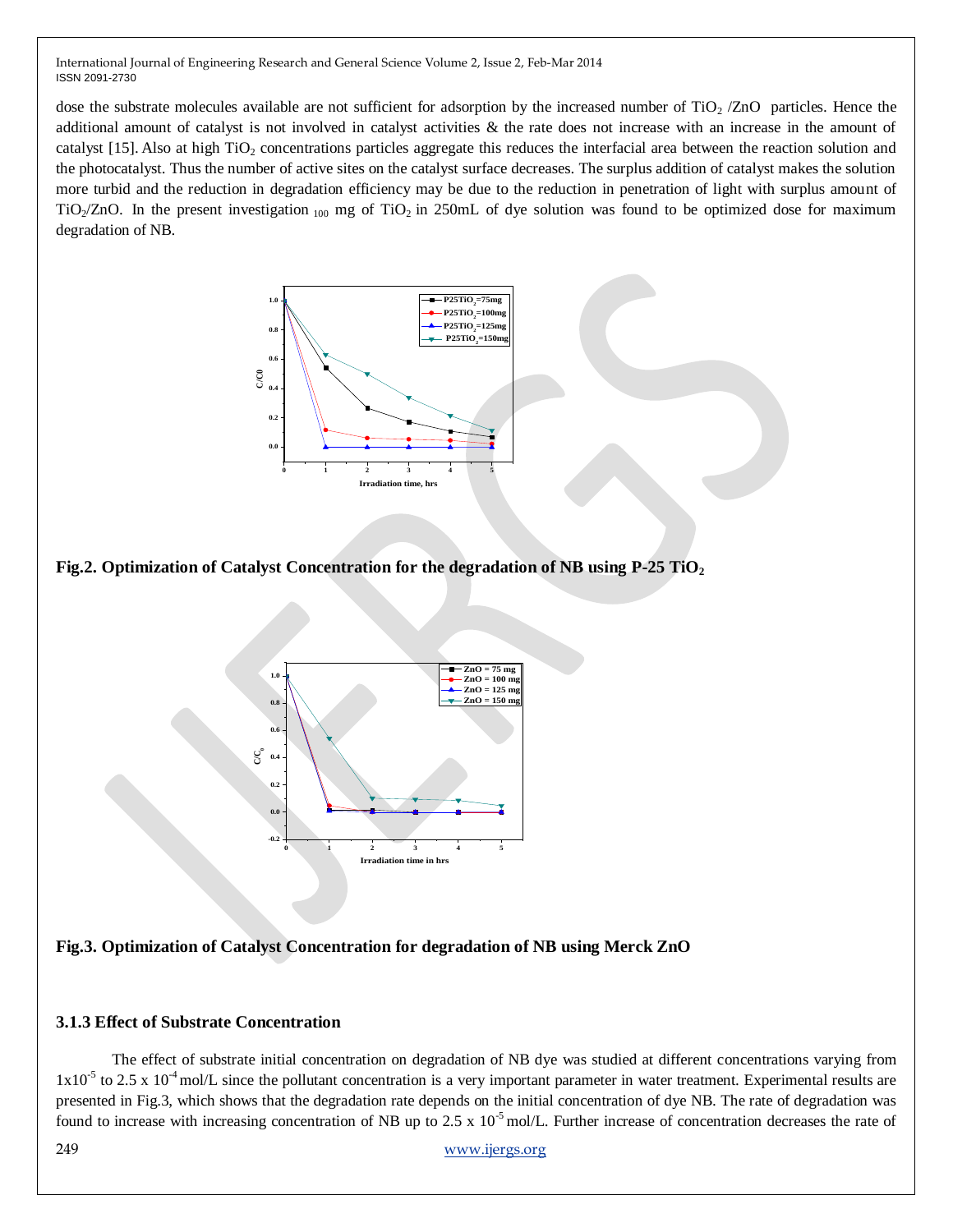degradation. This may be explained on the basis that, on increasing the concentration of NB, the reaction rate increases as more molecules of the dye are available for degradation. Also with an increase in dye concentration, the solution becomes more intense colored and the path length of photons entering the solution is decreased thereby fewer photons reached the catalyst surface. Hence, the production of hydroxyl and superoxide radicals are reduced [15]. Therefore the photodegradation efficiency is reduced. Moreover, at the higher concentration, the number of collisions between dye molecules increases whereas the number of collisions between dye molecules and OH radical decreases. Consequently, the rate of reaction is retarded [16]. Hence in the present investigation the optimized substrate concentration of NB was found to be 2.5 x  $10^{-5}$  mol/L.for P25 TiO<sub>2</sub>



## **Fig. 4. Optimization of Substrate Concentration for degradation of NB using Degussa P-25 TiO<sup>2</sup>**



**Fig.5. Optimization of Substrate Concentration for degradation of NB using Merck ZnO**

# **3.1.4 Effect of addition of H2O<sup>2</sup>**

The effect of addition of  $H_2O_2$  to the system with optimized catalyst concentration and optimized initial substrate concentration was studied by varying the amount of H<sub>2</sub>O<sub>2</sub> ranging from 0.175 g/250 mL to 0.475 g/250 mL. Fig.4 shows the variation in the photodegradation rate of NB for different amounts of  $H_2O_2$ . The highest rate of degradation was found for  $H_2O_2 = 0.375$  g and beyond this the rate of degradation of NB was not significant. The addition of  $H_2O_2$  to the heterogeneous system increases the concentration of .OH radicals.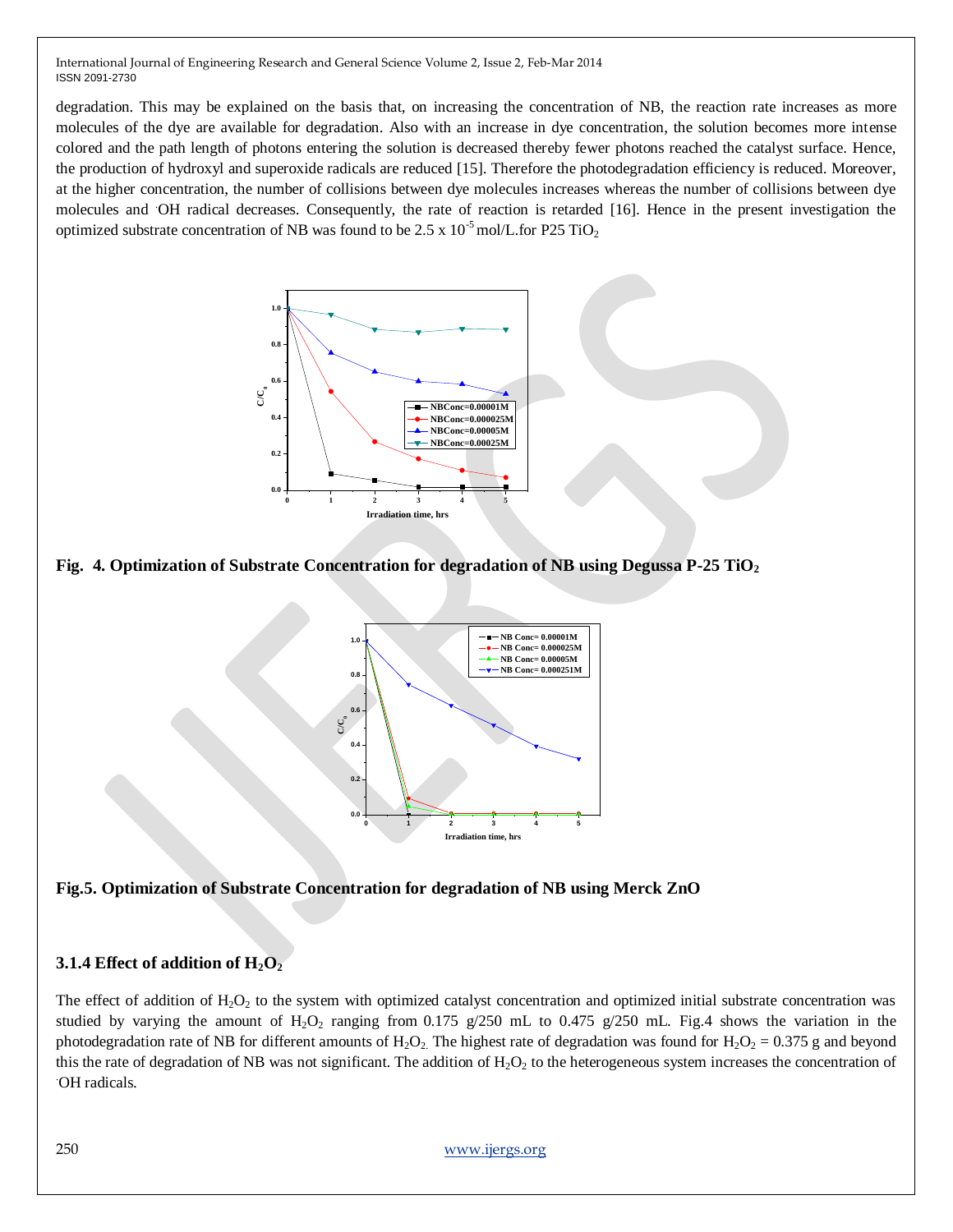

# $\text{TiO}_2$  (e-) +  $\text{H}_2\text{O}_2 \rightarrow \text{TiO}_2 + \text{OH}^+ + \text{OH}^-$  (6)

## **Fig. 6. Optimization of Concentration of**  $H_2O_2$  **using P-25 TiO<sub>2</sub>**

**.** 

Being an electron acceptor,  $H_2O_2$  does not only generate OH radicals but it also inhibits electron hole recombination process at the same time, which is one of the most important practical problems in using  $TiO<sub>2</sub>$  as photocatalyst. When the  $H<sub>2</sub>O<sub>2</sub>$  concentration becomes high, the excess  $H_2O_2$  consumes hydroxyl radicals and it performs like a hydroxyl radical scavengers [17].

 $H_2O_2 + \cdot OH \rightarrow HO_2 + H_2O.$  (7)

When  $H_2O_2$  was added, maximum degradation was achieved in the first hour only. Complete degradation was achieved in 2hrs. Thus in present investigation the optimized amount of  $H_2O_2$  was found to be 0.375g/250mL. The photocatalytic degradation of NB using different AOPs such as (i) UV (ii) UV/TiO<sub>2</sub> (iii) UV/TiO<sub>2</sub>/ZnO /H<sub>2</sub>O<sub>2</sub> is shown in Fig 5. and the corresponding spectral changes observed for UV/TiO<sub>2</sub>/ZnO/H<sub>2</sub>O<sub>2</sub> process are depicted in Fig 6.

## **4.0 ESTIMATION OF CHEMICAL OXYGEN DEMAND (COD) AND TOTAL ORGANIC CARBON (TOC)**

The COD is widely used as an effective technique to measure the organic strength of wastewater. The test allows measurement of waste in terms of the total quantity of oxygen required for the oxidation of organic matter to the  $CO<sub>2</sub>$  and water. The COD of the dye solution was estimated before and after the treatment under optimized conditions. The reduction in the COD and TOC values of the treated dye solution indicates the mineralization of dye molecules along with color removal.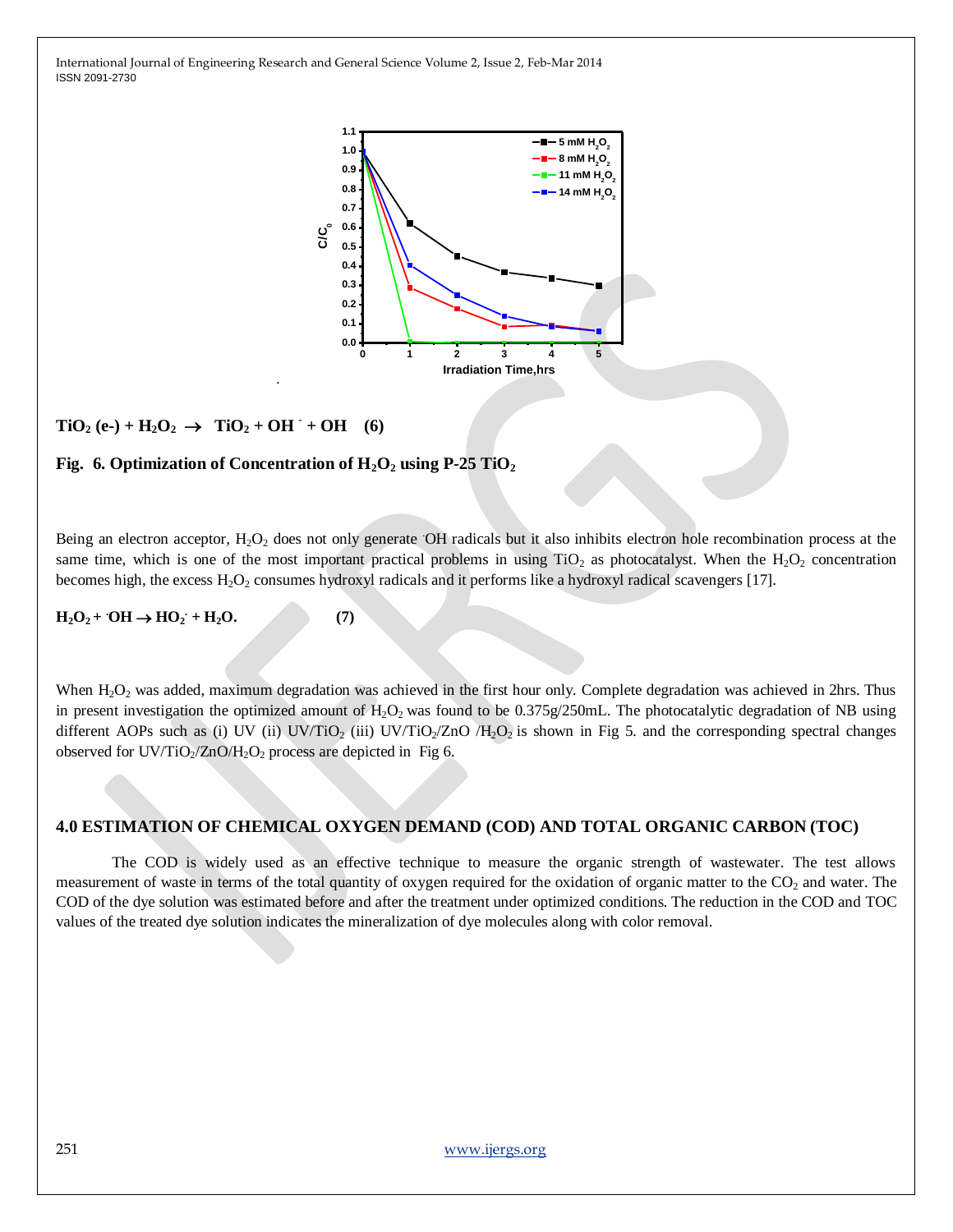| Name of the<br>dye                     | % Reduction in COD    |           | % Reduction in TOC      |              | % degradation/<br>decolorization (By using<br>UV-Spectrophotometer) |           |
|----------------------------------------|-----------------------|-----------|-------------------------|--------------|---------------------------------------------------------------------|-----------|
|                                        | P-25 TiO <sub>2</sub> | Merck ZnO | $P-25$ TiO <sub>2</sub> | Merck<br>ZnO | P-25 $TiO2$                                                         | Merck ZnO |
| Navy Blue<br>HE <sub>2</sub> R<br>(NB) | 85%                   | 43.75%    | 65%                     | 25%          | 92.91%                                                              | 94.67%    |

# **Table. 1. % Reduction in COD and TOC for degradation of NB**

In the selected dyes under study indicate that poor photocatalytic efficiency of P-25 TiO<sub>2</sub> than Merck ZnO. During photocatalytic experiments the observed changes in colour for the catalyst Degussa  $P-25 TiO<sub>2</sub>$ .



## **Fig. 7. Decolorization of NB using Degussa P-25 TiO<sup>2</sup>**

Which clearly indicate the decolorization and degradation of NB dye. Graph 27 showed that Merck ZnO effectively degrade the dye only in 1 hr. In case of NB degradation, Merck ZnO was found to be best photocatalyst among all the three photocatalysts on the basis of UV-visible spectroscopic data. In case of Merck ZnO % decolorization was maximum but from COD and TOC data depicted in table 3. It was observed that P-25 TiO<sub>2</sub> is the most efficient photocatalyst because % reduction in COD and TOC was 85%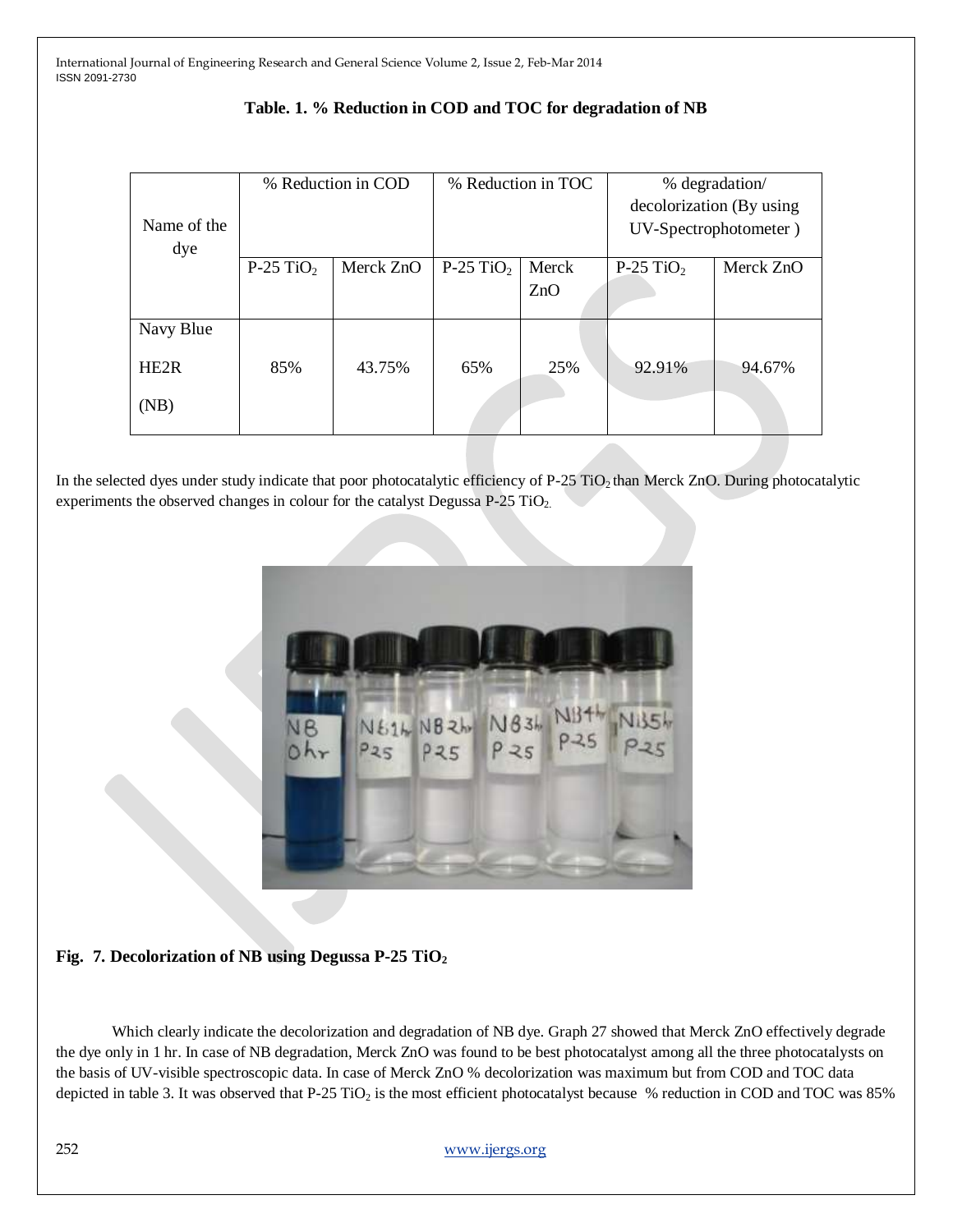and 65% substantial mineralization achieved in P-25 TiO<sub>2</sub> while in case of Merck ZnO % deduction in COD and TOC is only 43.75% and 25%respectively indicate poor degree of mineralization.

On the basis of COD and TOC data  $P-25$  TiO<sub>2</sub> was found to be the best photocatalyst han Merck ZnO. The order of photocatalytic efficiency was found to be  $P-25$  TiO<sub>2</sub> > Merck ZnO > Merck TiO<sub>2</sub>.

# **5. ACKNOWLEDGEMENTS**

The author<sup>1</sup> is thankful to University Grants Commission, New Delhi, India, for financial support, and to The Secretary of Gokhale Education Society Nashik, and The Principal of RNC Arts, JDB Commerce and NSC Science College, Nashik-Road for allowing to carry out research work

# **6. CONCLUSIONS**

The results obtained in the present study show the great efficiencies of advanced oxidation processes in removing diazo dyes which are resistant to other conventional treatment processes. This is the first report on the photocatalytic degradation of NB. The application of heterogeneous photocatalytic treatment using  $TiO<sub>2</sub>$  for the degradation of NB have been found to be promising process. Further addition of  $H_2O_2$  to the above system made the degradation much faster and could degrade the dye only in couple of hours. Degradation of NB was found to increase in the order UV < UV/TiO<sub>2</sub>  $\langle$  UV/TiO<sub>2</sub>/H<sub>2</sub>O<sub>2</sub>. The employment of UV/TiO<sub>2</sub>/H<sub>2</sub>O<sub>2</sub> process led to complete decolorization and to 85 % decrease in COD and 65 % decrease in TOC values resp. The observations of these investigations clearly demonstrated the importance of choosing the optimum degradation parameters which are essential for any practical application of photocatalytic oxidation process. Thus  $UV/TiO<sub>2</sub>/H<sub>2</sub>O<sub>2</sub>$  seems to be the most appealing choice for the complete degradation and substantial mineralization of NB and may be extended to treat real industrial wastewater.

## **REFERENCES**

[1] Zollinger H "Color Chemistry: Synthesis, Properties and Applications of Organic Dyes and Pigments" Color Chemistry, VCH Publishers., New York 1991.

[2] Habibi M, Hassanzadesh A,and Mahdavi ["The effect of operational parameters on the photocatalytic degradation of three](http://www.sciencedirect.com/science/article/pii/S1010603004005210)  textile azo dyes in aqueous  $TiO<sub>2</sub>$  suspensions" J. Photochem and Photobiol. A; 172, 89,2005

[3] Yang Y., Guo Y., Hu C., Wang Y. *et al*.: Applied Catalysis.A., **27,** 201, 2004.

[4] Park H. and Choi W "Visible light and Fe(III)-mediated degradation of Acid Orange 7 in the absence of  $H_2O_2$ " J. Photochem and Photobiol.A, **159**, 24, 2003.

[5] Chung K. and Cerniglia C.:"Mutagenicity of Azo Dyes: Structure-Activity Relationships." Mutat.Res, , **277**, 201**,** 1992.

[6] Sauer T, Cesconeto G, Jose H. *et al* ["Kinetics of photocatalytic degradation of reactive dyes in a TiO](http://www.sciencedirect.com/science/article/pii/S1010603002000151)<sub>2</sub> slurry reactor" J. Photochem and Photobiol. A, **149**, 147, 2002

[7] Davis R, Gainer J, Neal G and Wu I "Photocatalytic decolorization of wastewater dye" Water Environ. Res, **66**, 50. 1994.

[8] Aleboyed A, Aleboyeh H. and Moussa Y "Decolorisation of Acid Blue 75 by ultraviolet/ $H_2O_2$ "Environ. Chem. Lett" 161, 2003.

[9] Legrini O, Oliveros E. and Braun A "Photochemical processes for water treatment "Chem. Rev, **93**, 671, 1993.

[10] Schiavello M. : (Ed), "Heterogenous Photocatalysis". Wiley Series in Photoscience and Photoengineering, John Wiley & Sons, Chichester 1997.